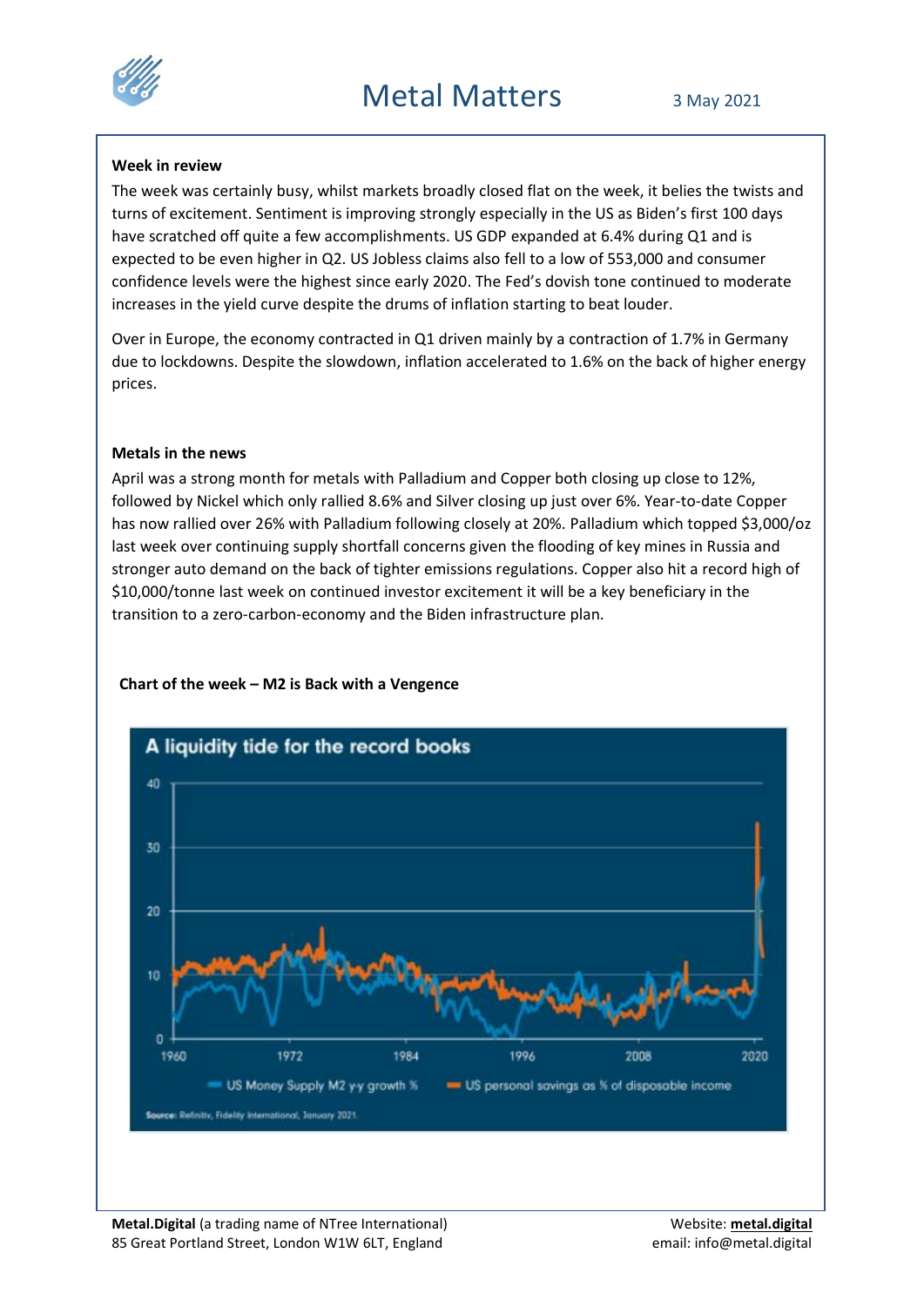

### **Week ahead**

The week ahead will be busy with a raft of data from the US and ECB. On Monday, US ISM Manufacturing PMI for April will be released, whilst on Wednesday non-manufacturing PMI data will be released. Over in the UK, the BOE is expected to hold interest rates on Thursday, and markets will be eagerly listening to ECB President Lagarde's speech on Friday to discern any policy changes.

#### **Metals - Spot Price**

| <b>Metal</b>  | Price 30<br><b>Apr USD</b> | <b>Weekly</b><br><b>Change</b><br>% | Mtd.<br>Change<br>% | Ytd.<br>Change<br>% | <b>Price vs</b><br><b>50d</b><br><b>MA</b> | <b>Price vs</b><br><b>200d</b><br><b>MA</b> | Change in<br><b>Futures</b><br>positioning |
|---------------|----------------------------|-------------------------------------|---------------------|---------------------|--------------------------------------------|---------------------------------------------|--------------------------------------------|
| Gold          | 1,769                      | $-0.5%$                             | 3.6%                | $-6.8%$             | 1.4%                                       | $-4.6%$                                     | $-6.0\%$                                   |
| Silver        | 25.9                       | $-0.3%$                             | 6.1%                | $-1.8%$             | 0.3%                                       | 1.3%                                        | 2.8%                                       |
| Platinum      | 1,203                      | $-2.3%$                             | 1.3%                | 12.2%               | 0.2%                                       | 15.9%                                       | 14.1%                                      |
| Palladium     | 2,941                      | 2.9%                                | 11.9%               | 20.1%               | 13.0%                                      | 23.2%                                       | 14.1%                                      |
| Copper        | 9,829                      | 2.6%                                | 11.8%               | 26.8%               | 7.5%                                       | 27.8%                                       | 14.9%                                      |
| <b>Nickel</b> | 17.477                     | 8.2%                                | 8.6%                | 5.7%                | 4.4%                                       | 7.9%                                        | $-29.5%$                                   |

Notes. All performance data to 30 April, futures positioning based on CFTC and SHFE data. Past performance is not an indicator of future performance and the value of an investment may fall as well as rise. Investors take on currency risk when taking unhedged exposure to commodities. Source: Bloomberg, NTree

# **GPF ETC Listings on LSE and Xetra**

| <b>Name</b>                       | <b>LSE Ticker</b>  | <b>Xetra Ticker</b> | <b>ISIN</b>  | <b>TER</b> |
|-----------------------------------|--------------------|---------------------|--------------|------------|
| <b>GPF Physical Gold ETC</b>      | <b>TGLD / TAUS</b> | 0IIA                | XS2265368097 | 0.145%     |
| <b>GPF Physical Silver ETC</b>    | <b>TSLV / TAGS</b> | 0 <sub>I</sub> IB   | XS2265369574 | 0.200%     |
| <b>GPF Physical Platinum ETC</b>  | TPLT / TPTS        | OIIC.               | XS2265369731 | 0.200%     |
| <b>GPF Physical Palladium ETC</b> | TPAL / TPDS        | 0IID                | XS2265370234 | 0.200%     |

#### **Trading**

AP: Flow Traders **MM: GHCO, Peel Hunt, Winterflood** 

#### **BrightTALK webinars**

On 12 May, Tim Harvey will host Anton Berlin from Norilsk Nickel to discuss "Green Mining – How can Miners be More Sustainable?. Please **[click here](https://www.brighttalk.com/webcast/17849/473882?utm_source=website_events)** to register.

On 28 April, Brendan Mueller hosted Geoffrey Post from Pelter Street Associates and discussed "Rat to Ox – China's Equity Markets go from Exotic to Core in a Year". Please **[click here](https://www.brighttalk.com/webcast/17849/473459?utm_source=website_events)** to view.